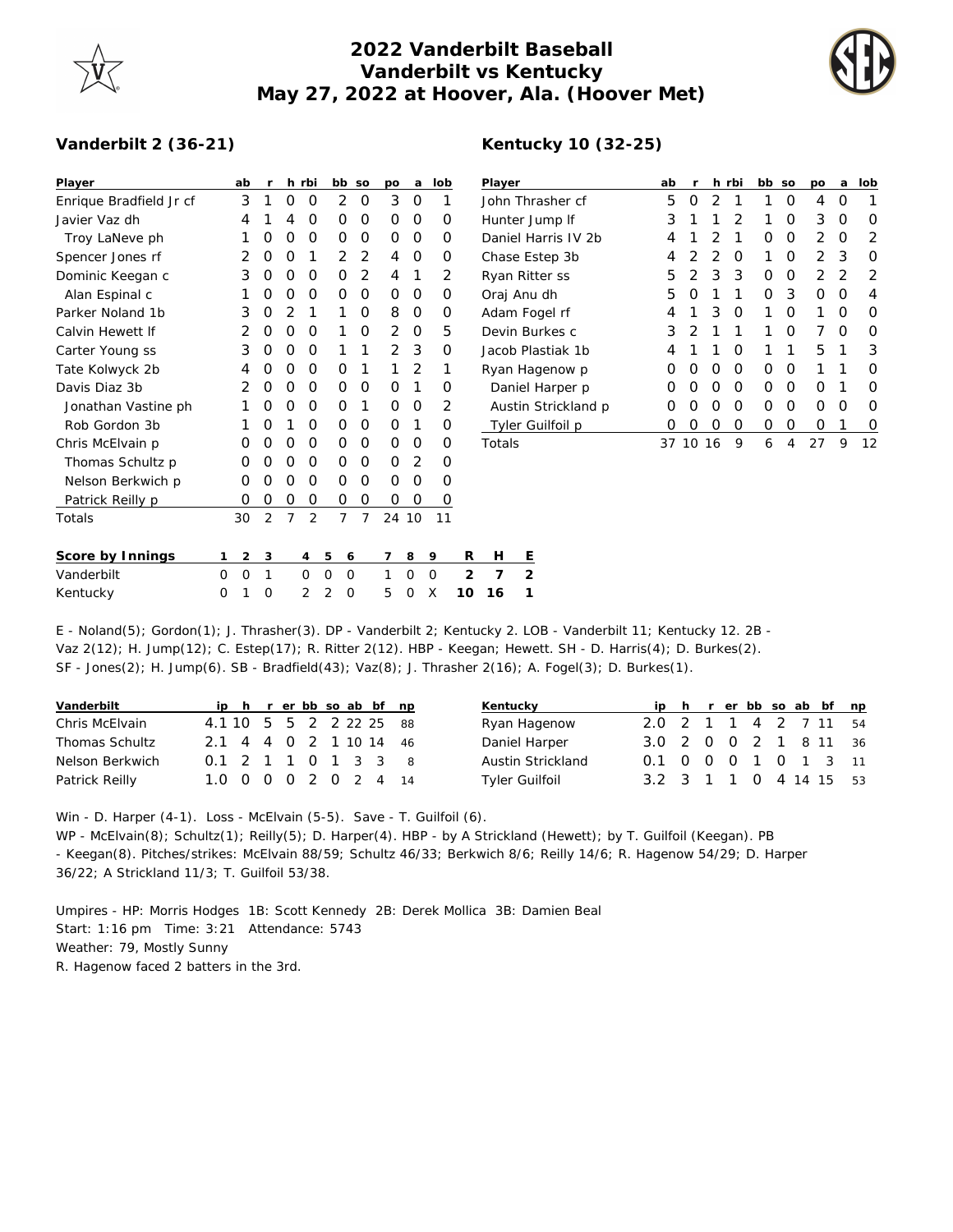



| Score by Innings |  |  |  |  | 1 2 3 4 5 6 7 8 9 R H E   |  |
|------------------|--|--|--|--|---------------------------|--|
| Vanderbilt       |  |  |  |  | 0 0 1 0 0 0 1 0 0 2 7 2   |  |
| Kentucky         |  |  |  |  | 0 1 0 2 2 0 5 0 X 10 16 1 |  |

Vanderbilt starters: 51/cf Bradfield; 2/dh Vaz; 34/rf Jones; 12/c Keegan; 25/1b Noland; 21/lf Hewett; 9/ss Young; 6/2b Kolwyck; 11/3b Diaz; 35/p McElvain;

Kentucky starters: 22/cf J. Thrasher; 10/lf H. Jump; 1/2b D. Harris; 12/3b C. Estep; 47/ss R. Ritter; 28/dh O. Anu; 55/rf A. Fogel; 7/c D. Burkes; 26/1b J. Plastiak; 24/p R. Hagenow;

Vanderbilt 1st - Bradfield walked (3-2 BBBKFB). Bradfield stole second. Bradfield out at second p to ss, picked off. Vaz doubled to left field (2-2 KBKB). Jones intentionally walked (3-0 BBBB). Keegan struck out looking (1-2 FBKK). Noland walked (3-2 BKBBFB); Jones advanced to second; Vaz advanced to third. Hewett reached on a fielder's choice (2-2 KSFBB); Noland out at second ss to 2b. 0 runs, 1 hit, 0 errors, 3 LOB.

Kentucky 1st - J. Thrasher fouled out to 1b (0-2 KK). H. Jump grounded out to ss (1-2 BFFF). D. Harris flied out to rf (1-2 FBS). 0 runs, 0 hits, 0 errors, 0 LOB.

Vanderbilt 2nd - Young struck out swinging (2-2 KKBFBS). Kolwyck out at first 1b to p (0-2 KK). Diaz grounded out to 3b (0-0). 0 runs, 0 hits, 0 errors, 0 LOB.

Kentucky 2nd - C. Estep grounded out to 2b (0-0). R. Ritter doubled to center field (0-2 FF). O. Anu singled to left center, RBI (0-0); R. Ritter scored. A. Fogel singled to third base, bunt (0-0); O. Anu advanced to second. D. Burkes flied out to lf to left center (1-1 KB); O. Anu advanced to third. J. Plastiak struck out swinging (2-2 BKBSS). 1 run, 3 hits, 0 errors, 2 LOB.

Vanderbilt 3rd - Bradfield walked (3-2 KSBFFBBB). Vaz singled through the right side (2-2 FKBB); Bradfield advanced to third. D. Harper to p for R. Hagenow. Jones popped up to cf, SF, RBI (1-1 BF); Bradfield scored. Keegan grounded into double play ss to 1b (0-2 KS); Vaz out on the play. 1 run, 1 hit, 0 errors, 0 LOB.

Kentucky 3rd - J. Thrasher walked (3-0 BBBB). H. Jump reached on a fielding error by 1b, assist by 2b (0-2 FF); J. Thrasher out at second 3b to 2b. D. Harris singled to right field (2-1 BBF); H. Jump advanced to second. C. Estep flied out to rf (1-1 FB). R. Ritter flied out to lf (1-0 B). 0 runs, 1 hit, 1 error, 2 LOB.

Vanderbilt 4th - Noland singled up the middle, advanced to second on a fielding error by cf (2-2 KBKB). Hewett walked (3-1 BBBKB). Young reached on a fielder's choice, bunt (0-0); Hewett advanced to second; Noland out at third p to 3b. Kolwyck grounded into double play 3b to 1b (0-0); Hewett out on the play. 0 runs, 1 hit, 1 error, 1 LOB.

Kentucky 4th - O. Anu popped up to cf to right center (0-0). A. Fogel singled to left field (2-1 KBB). A. Fogel stole second. D. Burkes singled to shortstop (1-2 BKS); A. Fogel advanced to third. D. Burkes stole second. J. Plastiak walked (3-2 BBBKSFB). J. Thrasher singled to first base, bunt, RBI (1-1 FB); J. Plastiak advanced to second; D. Burkes advanced to third; A. Fogel scored. H. Jump flied out to cf, SF, RBI (1-0 B); J. Plastiak advanced to third; D. Burkes scored. J. Thrasher stole second. D. Harris flied out to cf (2-2 SBFB). 2 runs, 3 hits, 0 errors, 2 LOB.

Vanderbilt 5th - Diaz grounded out to 3b (0-1 K). Bradfield flied out

 to cf to left center (1-2 KFB). Vaz doubled to right field (1-1 BF). Jones intentionally walked (2-0 BB). Jones advanced to second on a wild pitch; Vaz advanced to third on a wild pitch. Keegan struck out swinging (3-2 FFBBBS). 0 runs, 1 hit, 0 errors, 2 LOB.

Kentucky 5th - C. Estep doubled to right field (3-2 KBFFFFBB). C. Estep advanced to third on a wild pitch. R. Ritter singled to left field, RBI (1-2 KFBFF); C. Estep scored. O. Anu struck out swinging (1-2 FBFS). A. Fogel singled to right field (0-0); R. Ritter advanced to third. Schultz to p for McElvain. D. Burkes reached on a fielder's choice, SAC, RBI (0-0); A. Fogel advanced to second; R. Ritter scored. J. Plastiak grounded into double play ss to 1b (0-2 KK); D. Burkes out on the play. 2 runs, 3 hits, 0 errors, 1 LOB.

Vanderbilt 6th - A Strickland to p for D. Harper. Noland flied out to cf (2-0 BB). Hewett hit by pitch (1-1 BF). Young walked (3-1 BBBKB); Hewett advanced to second. T. Guilfoil to p for A Strickland. Kolwyck flied out to cf (3-1 BBSB). Vastine pinch hit for Diaz. Vastine struck out swinging (0-2 SKS). 0 runs, 0 hits, 0 errors, 2 LOB.

Kentucky 6th - Gordon to 3b for Vastine. J. Thrasher singled to left center (1-2 KFB). J. Thrasher stole second. H. Jump walked (3-2 FFBFBFFBFB). D. Harris grounded out to p, SAC (0-0); H. Jump advanced to second; J. Thrasher advanced to third. C. Estep intentionally walked (0-0). R. Ritter reached on a fielder's choice, bunt (0-1 F); C. Estep advanced to second; H. Jump advanced to third; J. Thrasher out at home p to c. O. Anu struck out swinging (0-2 KFS). 0 runs, 1 hit, 0 errors, 3 LOB.

Vanderbilt 7th - Bradfield grounded out to p (0-2 KK). Vaz singled through the left side (0-1 K). Vaz stole second. Jones struck out looking (1-2 FBFFK). Keegan hit by pitch (0-2 KSFFF). Noland singled up the middle, RBI (1-2 BKK); Keegan advanced to second; Vaz scored. Hewett popped up to 2b (0-0). 1 run, 2 hits, 0 errors, 2 LOB.

Kentucky 7th - A. Fogel fouled out to rf (2-2 BKBF). D. Burkes reached on a fielding error by 3b (2-1 SBB). J. Plastiak singled to right field (0-1 F); D. Burkes advanced to third. D. Burkes scored on a passed ball, unearned. J. Thrasher grounded out to 3b (1-2 SBK); J. Plastiak advanced to second. J. Plastiak advanced to third on a wild pitch. H. Jump doubled down the rf line, RBI (1-0 B); J. Plastiak scored, unearned. D. Harris singled up the middle, RBI (2-1 SBB); H. Jump scored, unearned. Berkwich to p for Schultz. C. Estep singled to right field (0-0); D. Harris advanced to third. R. Ritter doubled to right field, 2 RBI (0-1 F); C. Estep scored, team unearned; D. Harris scored, unearned. O. Anu struck out swinging, out at first c to 1b (2-2 SBKBS). 5 runs, 5 hits, 1 error, 1 LOB.

Vanderbilt 8th - Young flied out to lf (0-0). Kolwyck struck out looking (3-2 KBSBBK). Gordon singled to right center (3-2 BFFBB). Gordon advanced to second. Bradfield lined out to lf (2-1 FBB). 0 runs, 1 hit, 0 errors, 1 LOB.

Kentucky 8th - Espinal to c for Keegan. Reilly to p for Berkwich. A. Fogel walked (3-2 BBFSBFB). A. Fogel advanced to second on a wild pitch. D. Burkes walked (3-0 BBBB). J. Plastiak grounded into double play ss to 1b (0-0); D. Burkes out on the play; A. Fogel advanced to third. J. Thrasher flied out to rf (0-1 K). 0 runs, 0